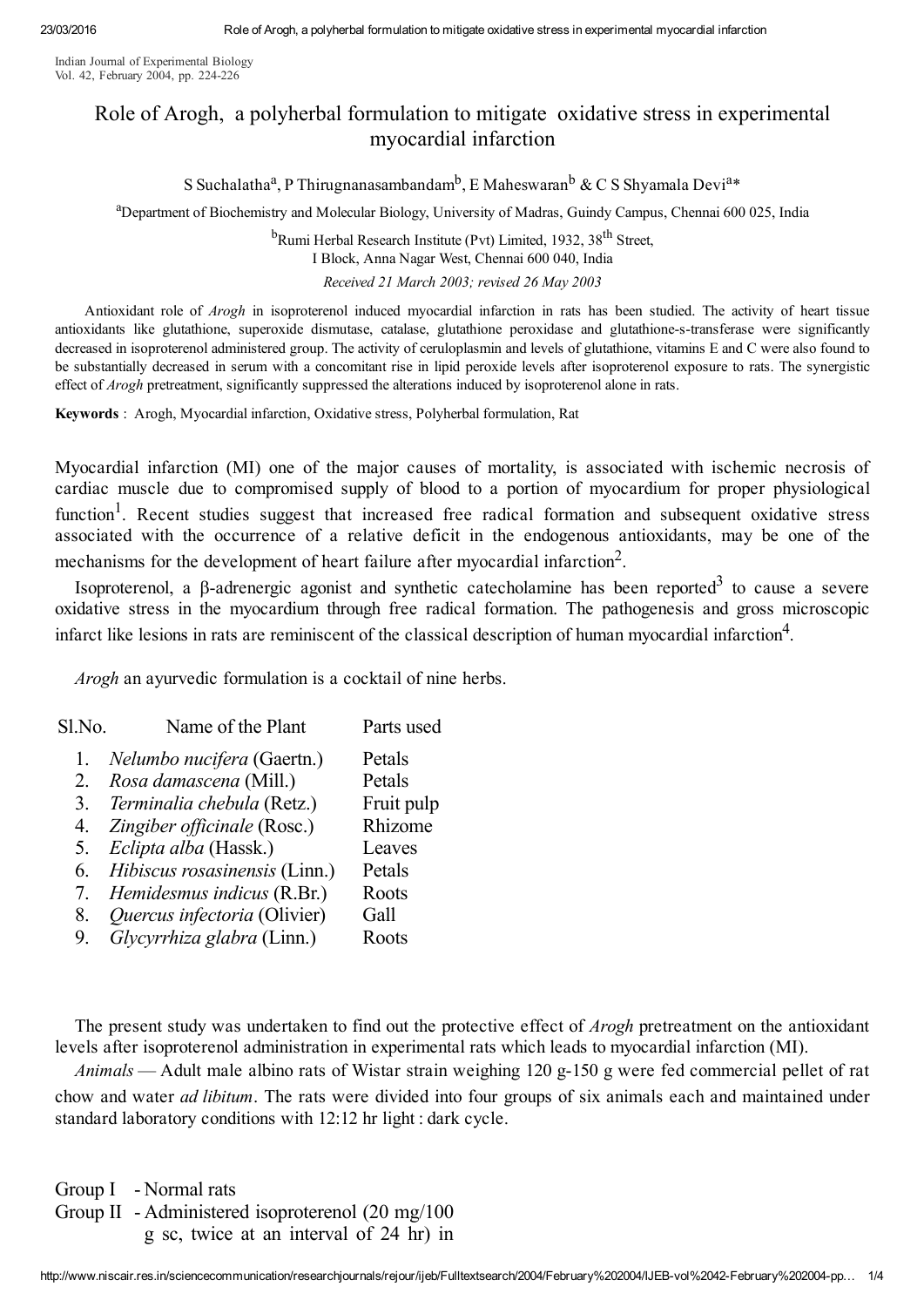0.9% saline.

- Group III Rats pretreated rats with Arogh (150) mg/100g, po for a period of 60 days)
- Group IV Rats pretreated with Arogh (150) mg/100 g, po for a period of 60 days) + isoproterenol (20 mg/100 g, sc, twice at an interval of 24 hr) administered on the 59<sup>th</sup> and 60<sup>th</sup> day of arogh pretreatment.

At the end of the experimental period, the animals were anaesthetized with pentobarbital sodium (35 mg/kg, ip). Blood was drawn from the external jugular vein of the rat and serum was separated by centrifugation. The animals were consequently sacrificed and the heart dissected, washed in ice-cold saline and homogenised in Tris-HCl buffer  $(0.1 \, M)$  pH 7.4. The homogenate was centrifuged and supernatant obtained was used for the assay of various enzymes. Glutathione (GSH) was assayed by the method of Moron et al.<sup>5</sup>, superoxide dismutase (SOD) was assayed according to the method of Misra and Fridovich<sup>6</sup> based on the inhibition of epinephrine autoxidation by the enzyme, catalase (CAT) activity was measured by following decomposition of  $H_2O_2$  according to the method of Caliborne<sup>7</sup>. Glutathione peroxidase (GPx) was assayed by the method of Rotruck *et al.*<sup>8</sup> using  $H_2O_2$  as substrate, glutathione-s-transferase (GST) was assayed by the method of Habig et al.<sup>9</sup>, vitamin E was estimated by the method of Quaife and Dju et al.<sup>10</sup>, vitamin C was estimated by the method of Omaye et al.<sup>11</sup>, ceruloplasmin was measured according to the method of Ravin<sup>12</sup>, lipid peroxides in serum and heart were estimated using thiobarbituric acid reaction by the method of Okhawa et al.<sup>13</sup>

 $Drug - Method$  of preparation of  $Arogh - Arogh$ , an Ayurvedic formulation was obtained from Rumi Herbal Research Institute (Pvt) Limited, Chennai. Arogh 5 g was added to 150 ml of boiling water and boiling continued for 2 min. The decoction was cooled, filtered and the filtrate 35 ml is considered to represent 5 g of Arogh. This was orally administered to rats using an intra-gastric tube.

Chemicals — Isoproterenol, epinephrine, 1,1',3,3' tetra methoxy propane, NADPH, bovine serum albumin, glutathione (reduced) were purchased from Sigma Chemical Company (St. Louis, Mo; USA). All other chemicals used were of the analytical grade.

Student's t test was used for statistical analysis of data.

Isoproterenol administered rats showed a significant increase in serum and heart lipid peroxide levels when compared to control (Table 1). Increased lipid peroxidation, results in irreversible damage to the heart, of isoproterenol administered rats<sup>14</sup>. The decreased level of lipid peroxides in group IV rats pretreated with *Arogh* in comparison with group II implies the inhibitory effect of *Arogh* on lipid peroxidation.

Table 1 — Serum levels of peroxide and antioxidants in control and experimental groups

[Values are mean  $\pm$  SE for 6 animals in each group]

|                                          | Group I          | Group $II^d$                                                    | Group $III^a$   | Group $IV^b$                  |
|------------------------------------------|------------------|-----------------------------------------------------------------|-----------------|-------------------------------|
| LPO (nmoles of TBARS/mg protein)         | $2.18 \pm 0.09$  | $4.36 \pm 0.13*$                                                | $1.98 \pm 0.07$ | $2.30 \pm 0.08^*$             |
| Vitamin $C \left( \frac{mg}{dl} \right)$ | $2.36 \pm 0.13$  | $1.93 \pm 0.25^*$                                               | $2.51 \pm 0.21$ | $2.12 \pm 0.18^*$             |
| Vitamin E (mg/dl)                        | $12.38 \pm 0.42$ | $9.22 \pm 0.28^*$ 11.69 $\pm$ 0.43                              |                 | $11.08 \pm 0.39$ <sup>*</sup> |
| Ceruloplasmin (units/ml)                 |                  | $0.960 \pm 0.04$ $0.630 \pm 0.03$ <sup>*</sup> $0.910 \pm 0.04$ |                 | $0.88 \pm 0.03$ <sup>*</sup>  |
| Glutathione (mg/dl)                      |                  | $70.11 \pm 2.94$ $52.21 \pm 1.94$ $69.38 \pm 2.22$              |                 | $63.07 \pm 2.34$ <sup>*</sup> |

\*P<0.001:  $^{\circ}$ Compared with group I and  $^{\circ}$ Compared with group II

The activities of SOD and CAT in the heart tissue were decreased on isoproterenol administration as shown in Table 2. During MI, these enzymes are structurally and functionally impaired by free radicals,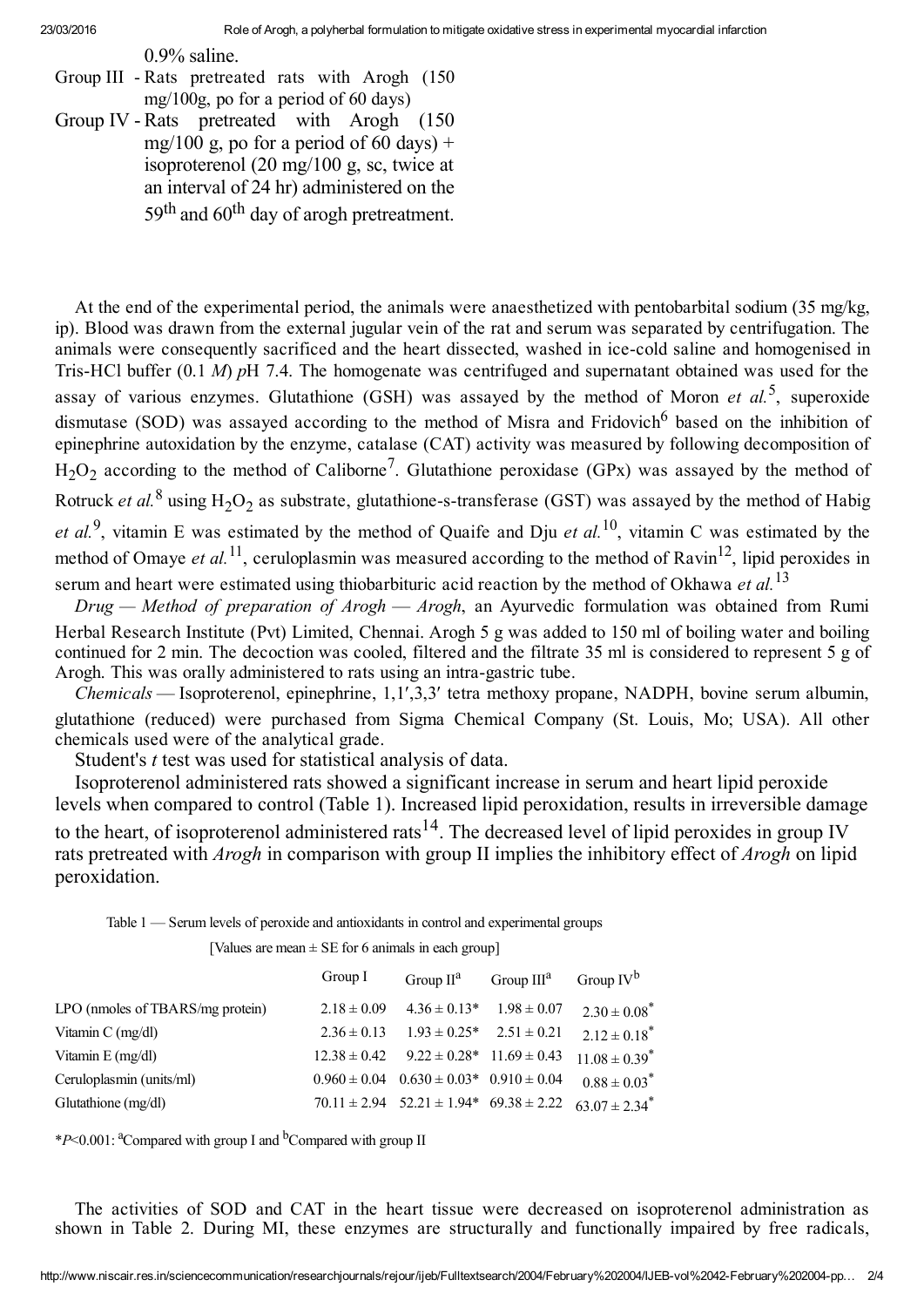resulting in myocardial damage<sup>15</sup>. In *Arogh* pretreated isoproterenol administered rats, the activities of SOD and CAT were found to be near normal. The combined effect of the plant extracts, may have protected the cells against the threat of superoxides and peroxides generated by isoproterenol.

| Table 2 — Peroxide and antioxidants in the heart tissue of the experimental and control groups |                  |                    |                   |                    |  |  |  |
|------------------------------------------------------------------------------------------------|------------------|--------------------|-------------------|--------------------|--|--|--|
| [Values are mean $\pm$ SE for 6 animals in each group]                                         |                  |                    |                   |                    |  |  |  |
|                                                                                                | Group I          | Group $II^a$       | Group $III^a$     | Group $IV^b$       |  |  |  |
| LPO (nmoles TBARS/mg protein)                                                                  | $3.45 \pm 0.12$  | $5.12 \pm 0.15^*$  | $3.39 \pm 0.18$   | $3.98 \pm 0.25^*$  |  |  |  |
| GSH (nmoles/mg protein)                                                                        | $4.50 \pm 0.14$  | $2.52 \pm 0.25^*$  | $4.40 \pm 0.2$    | $4.01 \pm 0.37^*$  |  |  |  |
| SOD (unit/min/mg protein)                                                                      | $3.48 \pm 0.06$  | $2.35 \pm 0.04*$   | $3.29 \pm 0.06$   | $3.10 \pm 0.05*$   |  |  |  |
| CAT (nmoles of $H_2O_2$ released/min/mg protein)                                               | $4.32 \pm 0.07$  | $2.28 \pm 0.03*$   | $4.17 \pm 0.07$   | $3.93 \pm 0.05*$   |  |  |  |
| GPx (nmoles of GSH oxidised/mg protein)                                                        | $58.08 \pm 0.79$ | $33.94 \pm 0.47^*$ | $55.02 \pm 0.69$  | $52.09 \pm 0.72*$  |  |  |  |
| GST (nmoles of CDNB conjugated/min/mg protein)                                                 | $930.0 \pm 4.5$  | $672.73 \pm 4.24*$ | $918.03 \pm 9.50$ | $903.08 \pm 3.04*$ |  |  |  |
| $^*P$ < 0.001: <sup>a</sup> Compared with group I and <sup>b</sup> Compared with group II      |                  |                    |                   |                    |  |  |  |

The levels of glutathione and the activities of the glutathione dependent systems GPx and GST were found to be significantly decreased in the heart tissue of isoproterenol treated rats. The decreased level of glutathione on isoproterenol administration reduces the activities of GPx and GST and is the condition seen in isoproterenol treated rats<sup>14</sup>. Arogh pretreatment enhanced the activity of the antioxidant enzymes to near normal status.

The levels of the vitamin E, vitamin C, ceruloplasmin and glutathione were found to be significantly decreased on isoproterenol administration and is consistent with earlier reports<sup>16</sup>. Vitamin  $E^{17}$ , vitamin  $C^{18}$ and ceruloplasmin<sup>19</sup> scavenge the superoxide radicals and thereby prevent free radical formation and lipid peroxidation. Arogh pretreatment (group IV) increases the levels of these non-enzymic antioxidants to near normal levels.

The protection offered by *Arogh* may be due to the combined action of the various plant constituents as well as of the isolated active principles rather than by any single component and may be useful as a drug for MI patients.

The authors sincerely thank the Rumi Herbal Research Institute, Chennai for the financial assistance during the period of the study.

## References

- 1 Anversa P, Olivetti G & Capasso J M, Cellular basis of ventricular remodelling after myocardial infarction, J Cardiol, 68 (1991) 7D.
- 2 Singh R B, Niaz M A, Rastogi S S & Rastogi S, Usefulness of antioxidant vitamins in suspected acute myocardial infarction (the Indian experiment of infarct survival), Am J Cardiol, 77 (1996) 232.
- 3 Harada K, Futaka Y, Miwa A, Kaneta S, Fukushima H & Ogawa N, Effect of KRN 2391, a novel vasodilator, on various experimental anginal models in rats, Jpn J Pharmacol, 63 (1993) 35.
- 4 Rona G, Chappel C L, Balasz T & Gaudry R, An infarct like myocardial lesion and other toxic manifestations produced by isoproterenol in rats, Arch Pathol, 67 (1959) 443.
- 5 Moron M S, Bepierre J W & Mannerwick B, Levels of glutathione reductase and glutathione-s-transferase in rat lung and liver, Biochim Biophys Acta, 582 (1979) 67.
- 6 Misra H P & Fridovich I, The role of superoxide anion in the autoxidation of epinephrine and simple assay for superoxide dismutase, J Biol Chem, 247 (1972) 3170.
- 7 Caliborne A L, Assay of catalase, In Handbook of Methods of Oxygen Radical Research, edited by Greenwald R A (Bacoraton, CRC Press, London, UK) 1985, 283.
- 8 Rotruck J T, Pope A L, Ganther H, Awanson A B, Hafeman D G & Hoeckstra W G, Selenium biochemical role as component of glutathione peroxidase, Science, 179 (1979) 588.
- 9 Habig W H, Papst M J & Jacob W B, Glutathione-S-transferase the first enzymatic step in mercapturic acid formation, J Biol Chem, 249 (1974) 7130.
- 10 Quaife M L & Dju M Y, Chemical estimation of vit E in tissues and the  $\alpha$ -tocopherol content of normal tissues, J Biol Chem, 180 (1948) 263.
- 11 Omaye S T, Turnbull J D & Sauberlich, Selected methods for the determination of ascorbic acid in animal cell tissues and fluids, Methods Enzymol, 62 (1979) 3.
- 12 Ravin H A, Improved calorimetric enzymic assay for ceruloplasmin, J Lab Clin Med, 58 (1961) 161.
- 13 Okhawa H, Ohishi N & Yagi K, Assay for lipid peroxides in animal tissue with thiobarbituric acid reaction, *Anal Biochem*, 95 (1979)

http://www.niscair.res.in/sciencecommunication/researchjournals/rejour/ijeb/Fulltextsearch/2004/February%202004/IJEBvol%2042February%202004pp… 3/4